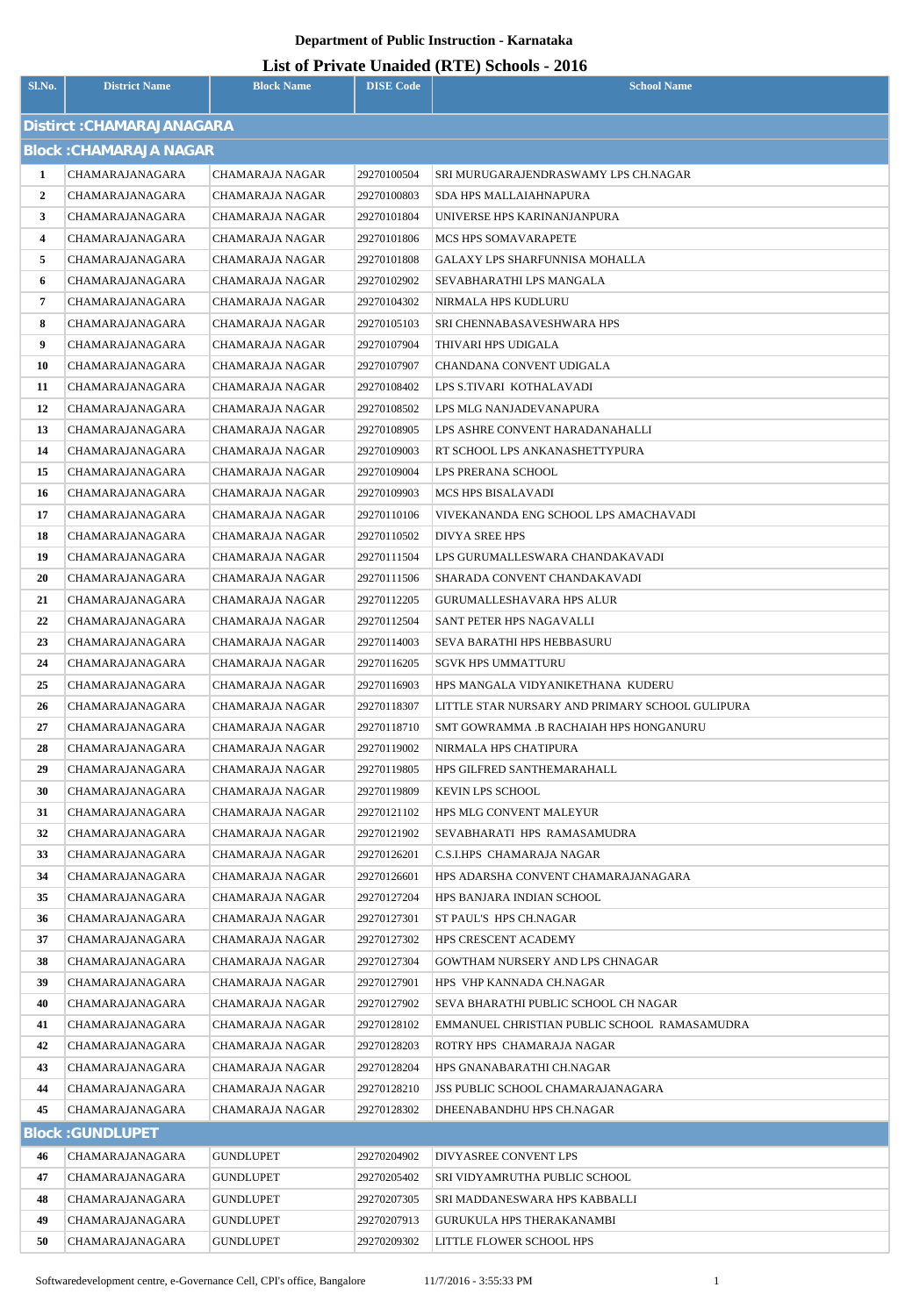# **Department of Public Instruction - Karnataka**

# **List of Private Unaided (RTE) Schools - 2016**

| Sl.No.     | <b>District Name</b>    | <b>Block Name</b> | <b>DISE Code</b> | $\text{List of I I1value}$ character $(\text{NIE})$ ochools - 2010<br><b>School Name</b> |
|------------|-------------------------|-------------------|------------------|------------------------------------------------------------------------------------------|
|            |                         |                   |                  |                                                                                          |
| 51         | CHAMARAJANAGARA         | GUNDLUPET         | 29270213603      | SRI GANGADHARESHWARA HPS SOMAHALLI                                                       |
| 52         | CHAMARAJANAGARA         | GUNDLUPET         | 29270218501      | MANASA VIDYALAYA, HPS, VIJAYAPURA                                                        |
| 53         | CHAMARAJANAGARA         | GUNDLUPET         | 29270218506      | HPS MANASA VIDYALAYA PUBLIC SCHOOL                                                       |
| 54         | CHAMARAJANAGARA         | GUNDLUPET         | 29270218602      | JAVAHAR HPS, GUNDLUPET                                                                   |
| 55         | CHAMARAJANAGARA         | GUNDLUPET         | 29270219903      | SRI MADDANESWARA HPS, GUNLUPET                                                           |
| 56         | CHAMARAJANAGARA         | GUNDLUPET         | 29270219904      | <b>SRI VINAYAKA INSTITUTION ,HPS</b>                                                     |
| 57         | CHAMARAJANAGARA         | GUNDLUPET         | 29270219909      | SRI MADDANESHWARA LPS GUNDLUPET                                                          |
| 58         | CHAMARAJANAGARA         | GUNDLUPET         | 29270219910      | ADARSHA HPS, GUNDLUPET                                                                   |
|            | <b>Block: KOLLEGALA</b> |                   |                  |                                                                                          |
| 59         | CHAMARAJANAGARA         | KOLLEGALA         | 29270504905      | PRARTHANA LOWER PRIMARY SCHOOL                                                           |
| 60         | CHAMARAJANAGARA         | KOLLEGALA         | 29270509102      | MLG HPS KUNTHUR                                                                          |
| 61         | CHAMARAJANAGARA         | KOLLEGALA         | 29270510004      | HPS, SDA, KAMAGERE                                                                       |
| 62         | CHAMARAJANAGARA         | KOLLEGALA         | 29270514802      | CHETHANA LPS NARIPURA                                                                    |
| 63         | CHAMARAJANAGARA         | KOLLEGALA         | 29270515004      | SRI SHIVA PARVATHI HPS                                                                   |
| 64         | CHAMARAJANAGARA         | KOLLEGALA         | 29270515204      | DON BOSCO HPS PRAKASH PALYA                                                              |
| 65         | CHAMARAJANAGARA         | KOLLEGALA         | 29270517202      | SRI NISARGA HPS SINGANALLUR                                                              |
| 66         | CHAMARAJANAGARA         | KOLLEGALA         | 29270518402      | <b>JNANABHARATHI HIGHER PRIMARY SCHOOL</b>                                               |
| 67         | CHAMARAJANAGARA         | KOLLEGALA         | 29270519302      | M.L.G LPS UTHAMBALLI                                                                     |
| 68         | CHAMARAJANAGARA         | KOLLEGALA         | 29270526802      | SRI SIDDAPPAJI HPS HOSAMATA                                                              |
| 69         | CHAMARAJANAGARA         | KOLLEGALA         | 29270527604      | SRI GURUMALLESHWARA LPS KOLLEGALA                                                        |
| 70         | CHAMARAJANAGARA         | KOLLEGALA         | 29270527904      | BHAVAN'S GEETHA VIDYALAYA                                                                |
| 71         | CHAMARAJANAGARA         | KOLLEGALA         | 29270528503      | SRI RAJARAJESHWARI PRIMARY SCHOOL                                                        |
| 72         | CHAMARAJANAGARA         | KOLLEGALA         | 29270529301      | SRI SHIVA VIDYA KENDRA HPS KOLLEGALA                                                     |
| 73         | CHAMARAJANAGARA         | KOLLEGALA         | 29270529604      | VASAVI HPS                                                                               |
| 74         | CHAMARAJANAGARA         | KOLLEGALA         | 29270529608      | NISARGAVIDHYANIKETHANA PRIMARY SCHOOL KOLLGEAL                                           |
| 75         | CHAMARAJANAGARA         | KOLLEGALA         | 29270529616      | VOKKALIGARA SANGHA GV GOWDA SMARAKA LPS                                                  |
| 76         | CHAMARAJANAGARA         | KOLLEGALA         | 29270530001      | LIONS HPS KOLLEGALA                                                                      |
| 77         | CHAMARAJANAGARA         | KOLLEGALA         | 29270530004      | POORNAPRAGNA HIGHER PRIMARY SCHOOL                                                       |
| 78         | CHAMARAJANAGARA         | KOLLEGALA         | 29270530007      | DIVYA JNANA VIDYAMANDIR LPS                                                              |
| 79         | CHAMARAJANAGARA         | KOLLEGALA         | 29270530008      | WISDOM HPS KOLLEGAL                                                                      |
| 80         | CHAMARAJANAGARA         | KOLLEGALA         | 29270530605      | SAHANA LPS BASTHIPURA                                                                    |
|            | <b>Block: YELANDUR</b>  |                   |                  |                                                                                          |
| 81         | CHAMARAJANAGARA         | YELANDUR          | 29271200106      | SRI.NIRANJANA CONVENT KARAPURA MATA                                                      |
| 82         | CHAMARAJANAGARA         | YELANDUR          | 29271200903      | MLG LPS KESTHUR                                                                          |
| 83         | CHAMARAJANAGARA         | YELANDUR          | 29271201402      | HPS SHALOM CONVENT AGARA-MAMBALLI                                                        |
| 84         | CHAMARAJANAGARA         | YELANDUR          | 29271201403      | PETS HPS AGARA                                                                           |
| 85         | CHAMARAJANAGARA         | YELANDUR          | 29271201609      | HPS TERESA MAMBALLI                                                                      |
| 86         | CHAMARAJANAGARA         | YELANDUR          | 29271201802      | MLG VIDYANIKETHANA BANNISARIGE                                                           |
| 87         | CHAMARAJANAGARA         | YELANDUR          | 29271202103      | POORNACHANDRA LPS MADDUR                                                                 |
| 88         | CHAMARAJANAGARA         | YELANDUR          | 29271203104      | NISARGA CONVENT LPS GUMBALLI                                                             |
| 89         | CHAMARAJANAGARA         | YELANDUR          | 29271204201      | SDVS VIDYA SAMSTHE HPS                                                                   |
| 90         | CHAMARAJANAGARA         | YELANDUR          | 29271204303      | SIDDARTHA CONVENT HPS YELANDUR                                                           |
| 91         | CHAMARAJANAGARA         | YELANDUR          | 29271204404      | <b>SVET CONVENT, YELANDUR</b>                                                            |
| 92         | CHAMARAJANAGARA         | YELANDUR          | 29271205501      | SUKRUTHA HPS JODDI MELLAHALLI                                                            |
|            | <b>Block: HANUR</b>     |                   |                  |                                                                                          |
| 93         | CHAMARAJANAGARA         | HANUR             | 29271300106      | PRIYADARSHINI VIDYAKENDRA AJJIPURA                                                       |
| 94         | CHAMARAJANAGARA         | HANUR             | 29271301610      | NOBLE VIDYALAYA                                                                          |
| 95         | CHAMARAJANAGARA         | HANUR             | 29271301903      | EKALAVYA VIDYALAYA DINNAHALLI                                                            |
| 96         | CHAMARAJANAGARA         | HANUR             | 29271302106      | NESARA VIDYALAYA ELLEMALA                                                                |
| 97         | CHAMARAJANAGARA         | HANUR             | 29271302904      | SRI MAHADESWARA HPS KANNUR                                                               |
| 98         | CHAMARAJANAGARA         | HANUR             | 29271303103      | <b>MANASAHPS</b>                                                                         |
| 99         | CHAMARAJANAGARA         | HANUR             | 29271303204      | SHANTHA MALLIKAR. SWAMY CONVEN                                                           |
| <b>100</b> | CHAMARAJANAGARA         | HANUR             | 29271305502      | SRI SWAMY VIVEKANANDA LPS BASAVANAGUDI                                                   |